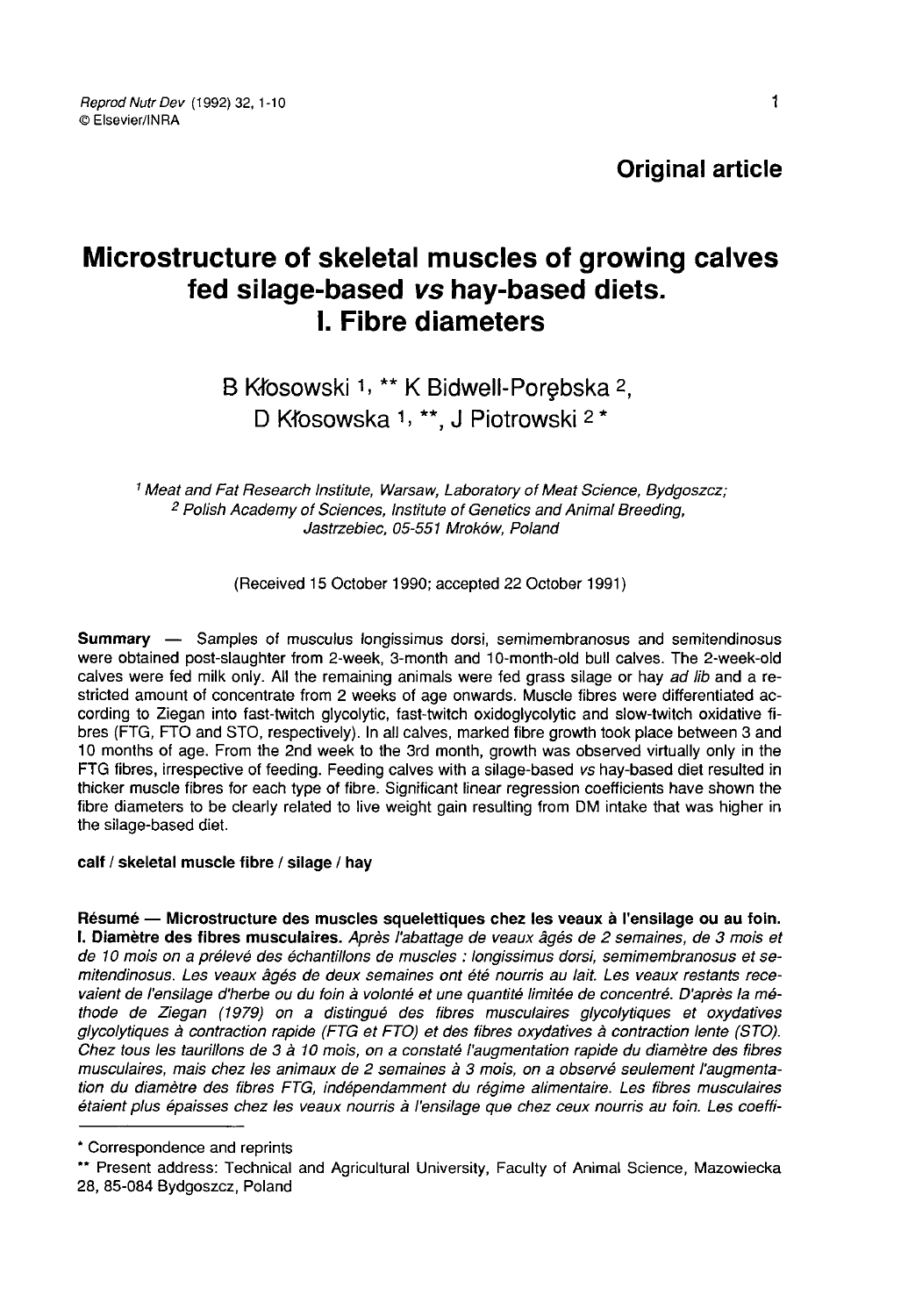cients significatifs de la régression linéaire indiquent que le diamètre des fibres musculaires est lié à la vitesse d'accroissement du poids vif des animaux analysés. C'est le résultat d'une ingestion plus grande de matière sèche par les animaux à l'ensilage.

veau / fibre musculaire / ensilage / foin

#### INTRODUCTION

Animal growth is influenced by genetic and nutritive factors (Breewinkle et al, 1979; Seideman and Crouse, 1986). Increasing age and increase in live weight are accompanied by an increase in muscle fibre diameter and changes in the percentage of enzymatically differentiated fibre types (Kfosowski et al, 1988). Basically, skeletal muscles are composed of white (fasttwitch glycolytic, FTG), red (slow-twitch oxidative, STO) and intermediate (fast-twitch oxidoglycolytic, FTO) fibres. The thinnest fibres are generally the STO and FTO, whereas the FTG are the thickest. Thus within a given muscle the proportion between individual fibre types may affect both its size and metabolism. There are inter-individual and inter-muscle differences in the distribution of different fibre types, as well as their share in the total muscle weight. Kłosowski and Kłosowska (1984) and Kłosowski et al (1988) reported that the faster the animals' growth as affected by feeding, the larger the fibre diameter and higher the percentage of FTG fibers. In growing calves reared on hayfree low-concentrate diets based on grass silage, satisfactory gains have been reported (Marsh, 1975, 1976; Bartholomew et al, 1981; Bidwell-Porębska et al, 1987; Piotrowski et al, 1988) with no simultaneous mention of any detrimental effect on the animals' health. However, Rumsey et al (1987) found differences in carcass characteristics (lean score for colour, firmness and shrinkage, fat over the ribeye, longissimus muscle area, estimated kidney, pelvic and heart fat, USDA yield grade and USDA quality grade) between steers fattened on concentrate-based vs silage-only diets. Moreover, Pellegrini et al (1982) have reporting results obtained in 3 animals only, and suggested that feeding heifers exclusively on maize silage led to myopathia and muscular dystrophy. Investigations presented here constitute an attempt at evaluating the possible relation between diet and fibre diameter in different muscles of growing calves.

## MATERIAL AND METHODS

## Animals

The data were collected on 25 Polish Friesian bull calves born in the autumn and reared during the winter months. All the animals were brought to the Jastrzebiec Experimental Farm at the age of approximately 10 days, and placed in a heated, old-fashioned calf-shed. Until the calves reached 14 days of age, milk only was provided (10% live weight). On day 14, 5 randomly selected calves (henceforth referred to as "newborn" calves) were slaughtered and muscle tissue samples were taken. The remaining 20 calves received 300 g of concentrate daily, with milk provided as before. On the 42nd day of life, the calves were weaned and the daily concentrate allowance was increased to 1 000 g/head. This level of concentrate feeding was maintained until the age of 91 days. Vitamin and mineral mixcalves were weaned and the daily concentrate<br>allowance was increased to 1 000 g/head. This<br>level of concentrate feeding was maintained un-<br>til the age of 91 days. Vitamin and mineral mix-<br>tures (Polfamix® and Tetamix®, Pol manufacturer's instructions.

On day 14, the calves were randomly assigned to one of the following groups: group I: meadow hay cut into 3-5-cm long chaff; group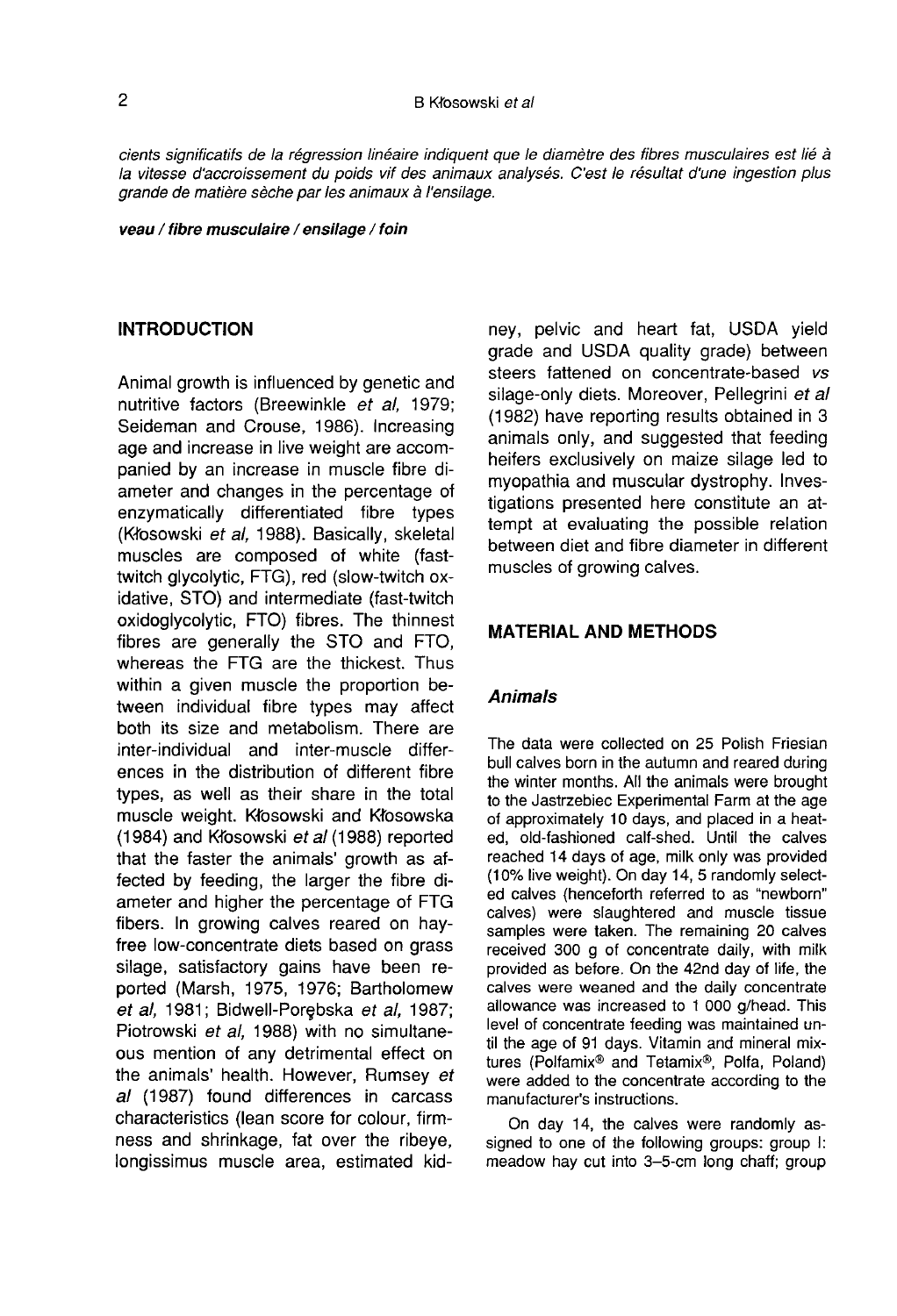II: grass silage prepared with Acidol II (acetic, sulphuric, phosphoric acid and water, 16:1:1:2, 4 kg/ton of fresh material).

Silage or hay were provided at libitum until day 91, when 5 calves from each group were slaughtered and muscle tissue samples were taken. These animals are henceforth referred to as "younger" calves.

The remaining animals, henceforth referred to as "older" calves, still received 1 000 g/head of concentrate per day. Silage or hay were again offered ad libitum, as follows: group la (2nd half of group I), natural length meadow hay until slaughter; group Ila (2nd half of group II), grass silage prepared with Acidol II until the 5th month, and then maize silage until slaughter.

Animals from group I and la will henceforth be referred to as hay diet (HD) fed, and those from groups II and Ila as silage diet (SD) fed calves.

The older calves were slaughtered and muscle samples were taken at approximately 250 kg (242-256) live weight (LW). This meant that due to the different daily weight gains, animals from group la were slaughtered at an average age of 338 days (325-350) and those from group Ila at 305 days (298-309). However, 2 calves from group Ila died before reaching the weight of 250 kg - one broke a leg, the other did not survive an acute bloat. Thus the results refer to 5 animals in group la and only 3 in group Ila.

## Muscle sampling and preparation

The following muscles were sampled: musculus longissimus dorsi (LD) from the lumbar region, at the level of the processus transversus of L2, m semimembranosus (SM) and m semitendinosus (ST) from the medial portion. Single tissue samples were taken from all the slaughtered calves (right side of carcass) approximately 1 h post-mortem and were immediately frozen in liquid nitrogen and sectioned in a cryostat. Ten-um thick sections were subjected to double reaction for activity of NADH tetrazolium oxidoreductase and myosin ATPase after acid preincubation (Ziegan, 1979). Sections were stained with hematoxylin - eosin according to Van Gieson (Dubowitz et al, 1973). Fast-twitch glycolytic (FTG), slow-twitch oxidative (STO) and fast-twitch oxidoglycolytic (FTO) fibres were obtained as light brown, dark brown and blue, respectively. The smallest diameters (Brooke, 1970) of fibres belonging to each type were determined by measuring 200 fibres/muscle/animal on a lanameter. Moreover, the muscle tissues were carefully examined for the presence of any pathologies.

## **Statistics**

A 1-way analysis of variance was applied using the least-squares method. The relationship between LW gains and fibre diameter was estimated by the linear regression as:

$$
y = \mu + \beta (x - \bar{x})
$$

where:  $v =$  expected mean fibre diameter;

 $\mu$  = mean fibre diameter;

 $\beta$  = regression coefficient;

 $x =$  obtained LW gain;

 $\bar{x}$  = mean LW gain.

Daily LW gains and corresponding fibre diameters were arranged pairwise and analysed with no reference to feeding system or age at slaughter. Moreover, the relationship between fibre diameter and daily gains was examined as related to age, feeding system and interaction between the two. Daily LW gains were calculated from 14 or 42 days (weaning) of age.

## RESULTS

## Intake and LW gains

An attempt at eliminating the effect of the milk feeding period was made by presenting live weight gains not only for the entire experimental period (14 days to slaughter), but also within the weight range of 42 days to slaughter.

The LW gains in both younger and older animals were higher in SD fed than in HD fed calves (table I). This corresponds to higher dry matter (DM) intake in animals kept on SD. As the concentrate offered at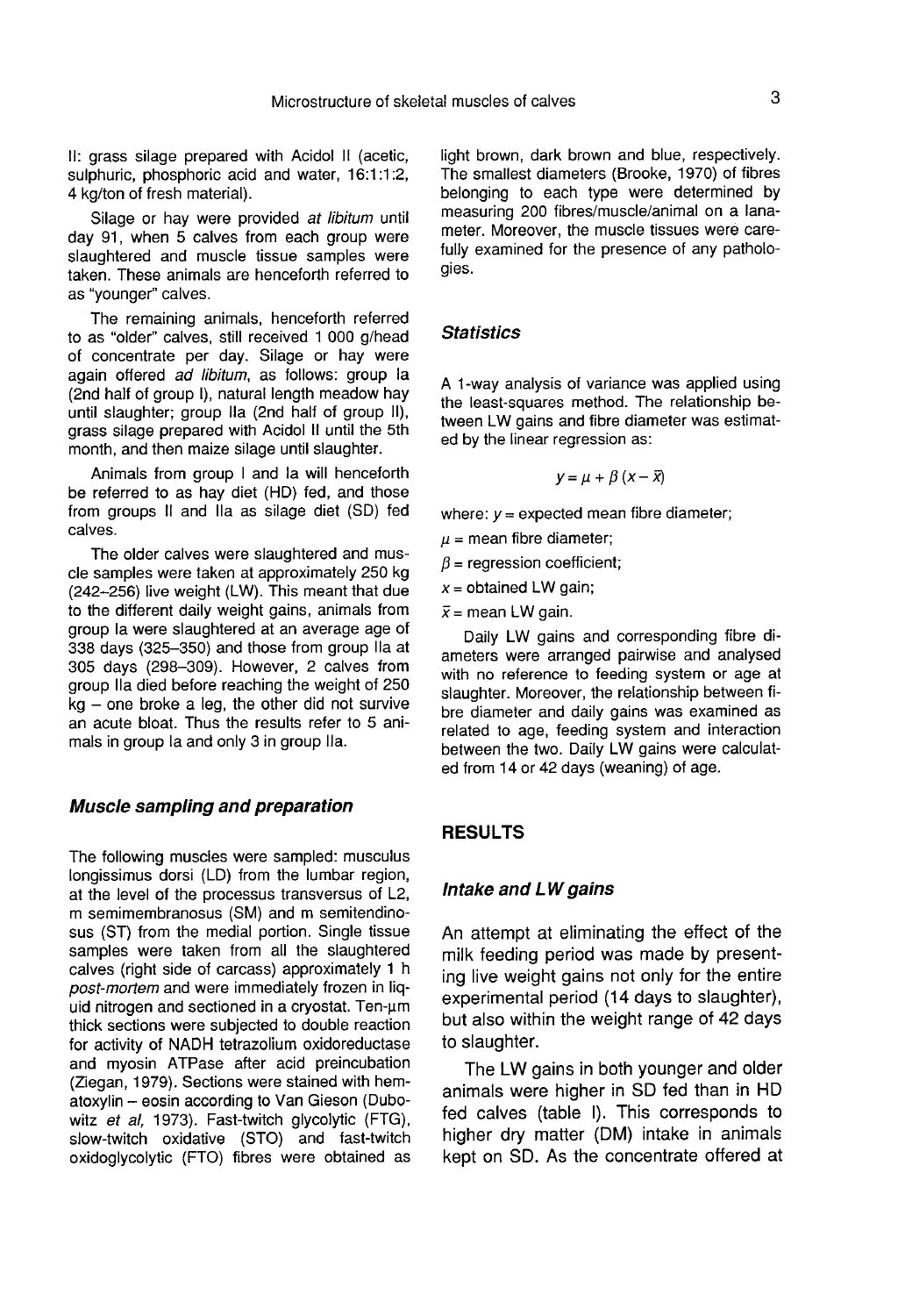| Age range                     |        | Younger calves |         | Older calves |
|-------------------------------|--------|----------------|---------|--------------|
|                               | HD fed | SD fed         | HD fed  | SD fed       |
| 14 days of age till slaughter |        |                |         |              |
| LW gain $(a)$                 | 447    | 506            | 617     | 713          |
| Intake DM (g/day)             | 1 003  | 1 1 5 5        | 3075    | 4599         |
| $CP$ (g/day)                  | 205    | 233            | 501     | 478          |
| GE (MJ/day)                   | 18.5   | 22.0           | 59.5    | 86.9         |
| CP/GE                         | 11.1   | 10.6           | 8.4     | 5.5          |
| 42 days of age till slaughter |        |                |         |              |
| LW gain $(q)$                 | 393    | 534            | 617     | 736          |
| Intake DM (g/day)             | 1 140  | 1 391          | 3 2 7 9 | 4944         |
| $CP$ ( $q$ /day)              | 222    | 265            | 532     | 510          |
| GE (MJ/day)                   | 19.4   | 24.8           | 63.6    | 94.3         |
| CP/GE                         | 11.5   | 10.7           | 8.4     | 5.4          |

Table I. Mean daily intake and daily live weight (LW gains).

a strictly limited level was always fully consumed, the difference in DM intake reflects the consumption of forages.

In the younger calves the intake of crude protein (CP) and gross energy (GE) was also slightly higher in the SD fed group. In the older animals the daily intake of GE was considerably higher, while the intake of CP was lower in the SD than in the HD fed group (table I). This was caused by introducing maize silage in the place of grass silage at the age of 5 months, which of course, also affected the CP/GE ratio (g CP/1 MJ GE).

## Fibre diameter

In all SD fed calves (pooled data for younger and older calves) the mean fibre diameters were always higher by  $2-5 \mu m$ than those found in all (similarily pooled) HD fed animals (tables ll-IV). According to a 1-way analysis of variance, these differences appeared non-significant only for FTO and both oxidative fibres (BO) in SM muscle (table 111). Differences between the feeding systems in younger calves showed a pattern identical to that observed in older<br>animals (tables II-IV), being non-(tables significant for FTG in all muscles, and also for FTO in LD and STO in SM muscle. For BO fibres, the effect of the feeding system was found to be significant in each of the 2 age groups considered.

Similarly, a 1-way analysis of variance indicated that all younger calves (pooled data for SD and HD fed) had mean fibre diameters  $12-28$  µm smaller (tables II-IV) than the older (similarly pooled) animals; the differences were found to be significant in all muscles and for all types of fibre. The relations between younger calves and newborn calves were less definite. Nevertheless, FTG and STO were found to be thinner and FTO to be thicker in newborn calves (tables II-IV); for STO fibres in both LD and SM muscles the respective differences were not found to be significant.

Since the SD calves had, in almost all cases, significantly greater fibre diameters and higher LW gains than HD fed animals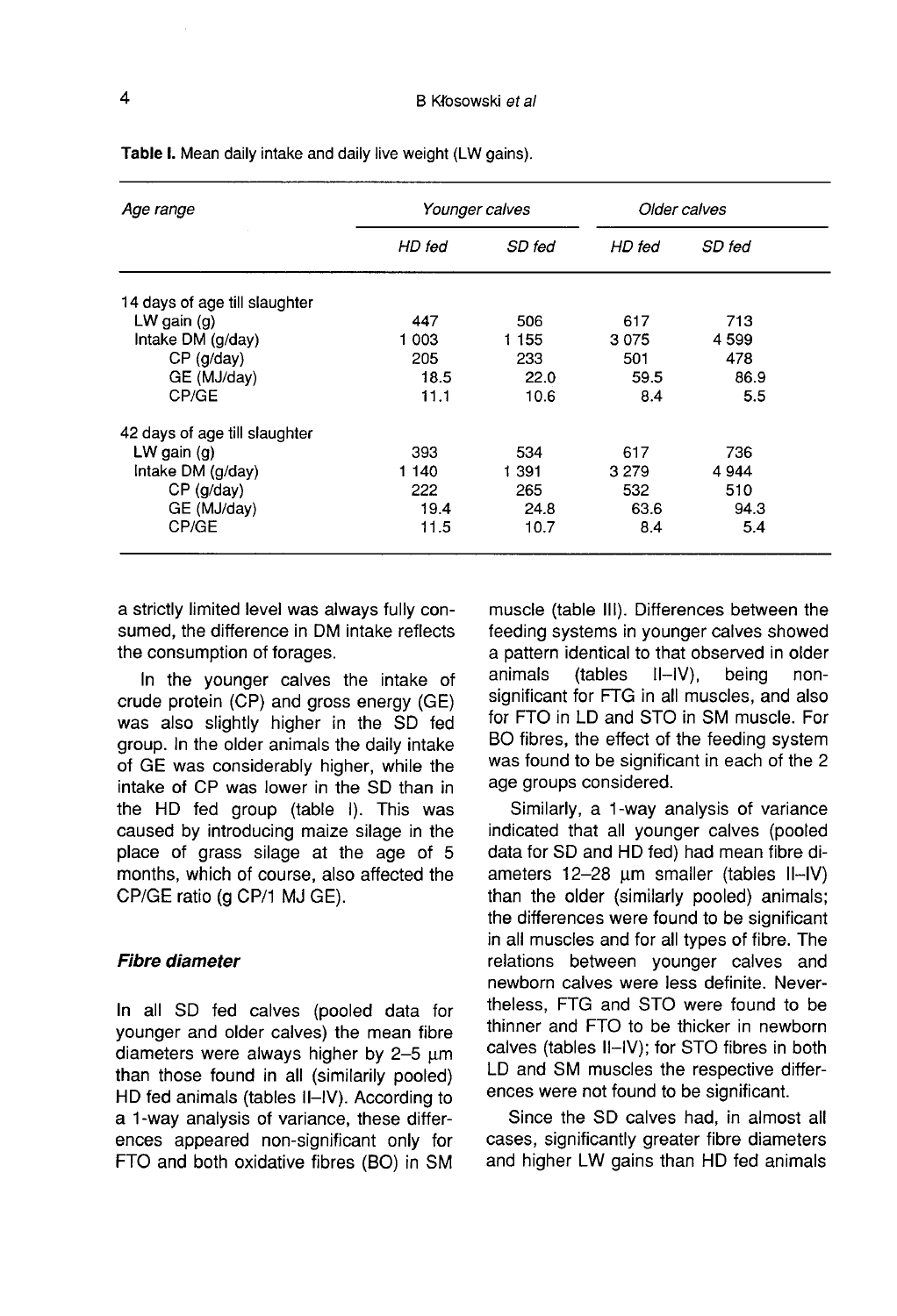| Age group and feeding           |                         | FTG              | STO               | <i>FTO</i>       | BO                             | АT                                     |
|---------------------------------|-------------------------|------------------|-------------------|------------------|--------------------------------|----------------------------------------|
| Newborn calves                  | Milk only               | 22.8 ABDE        | 20.4 AE           | 19.5 ABDE        | 20.0 ABab                      | 21.7 ABD                               |
| Younger calves                  | Silage diet<br>Hay diet | 27.7 D<br>25.5 E | 21.7 CE<br>19.7 C | 16.6 D<br>14.8 E | 18.8 D <sup>a</sup><br>16.8 Db | 21.9 <sup>a</sup><br>19.0ªD            |
| Older calves                    | Silage diet<br>Hay diet | 49.9<br>49.4     | 33.6 D<br>31.7 D  | 28.1<br>28.2     | 30.9 E<br>30.0 E               | 37.2 <sup>b</sup><br>36.5 <sup>b</sup> |
| Total silage diet<br>fed calves |                         | 38.3 F           | 27.7 F            | 22.6 F           | 25.6 F                         | 30.4 E                                 |
| Total hay diet<br>fed calves    |                         | 33.4 F           | 24.5 F            | 20.1 F           | 22.1 F                         | 26.1 E                                 |
| Total younger calves            |                         | 26.6 AC          | 20.6 B            | 15.8 AC          | 17.8 AC                        | 20.5 AC                                |
| Total older calves              |                         | 49.7 BC          | 32.8 AB           | 28.1 BC          | 30.6 BC                        | 36.8 BC                                |

Table II. Mean fibre diameters (um) m longissimus dorsi. Fibre types: FTG: fast twitch glycolytic; STO: slow twitch oxidative; FTO: fast twitch oxidoglycolytic; BO: both oxidative; AT: all types.

Within columns, means bearing the same letters differ significantly (capitals  $P < 0.01$ ; small letters:  $P < 0.05$ ).

Table III. Mean fibre diameters (um), m seminebranosus.

| Age group and feeding           |                         | FTG                         | STO               | <i>FTO</i>         | BO                    | АT                                     |
|---------------------------------|-------------------------|-----------------------------|-------------------|--------------------|-----------------------|----------------------------------------|
| Newborn calves                  | Milk only               | 25.7 ABD <sup>a</sup>       | 19.9 AC           | 20.6 ABFG          | 20.4 ABF <sup>a</sup> | 22.3 ABC                               |
| Younger calves                  | Silage diet<br>Hay diet | 27.9 D<br>26.6 <sup>a</sup> | 19.2<br>21.8 C    | 17.9 DF<br>17.2 DG | 18.9 DF<br>19.5 $D^a$ | 21.4ac<br>22.0 <sup>a</sup>            |
| Older calves                    | Silage diet<br>Hay diet | 50.8<br>50.0                | 35.4<br>35.4      | 28.1 E<br>32.1 E   | 32.0 E<br>33.8 E      | 38.4 <sup>b</sup><br>39.3 <sup>b</sup> |
| Total silage diet<br>fed calves |                         | 38.2 E                      | 27.7a             | 23.4               | 26.0                  | 31.8 D                                 |
| Total hay diet<br>fed calves    |                         | 34.9 E                      | 26.8 <sup>a</sup> | 23.0               | 25.0                  | 28.8 D                                 |
| Total younger calves            |                         | 27.3 AC                     | 20.6 B            | 17.5 AC            | 19.2 AC               | 21.8 AC                                |
| Total older calves              |                         | 50.5 BC                     | 35.4 AB           | 29.6 BC            | 32.7 BC               | 38.8 BC                                |

Within columns, means bearing the same letters differ significantly (capitals:  $P < 0.01$ ; small letters:  $P < 0.05$ ). Abbreviations explained in table II.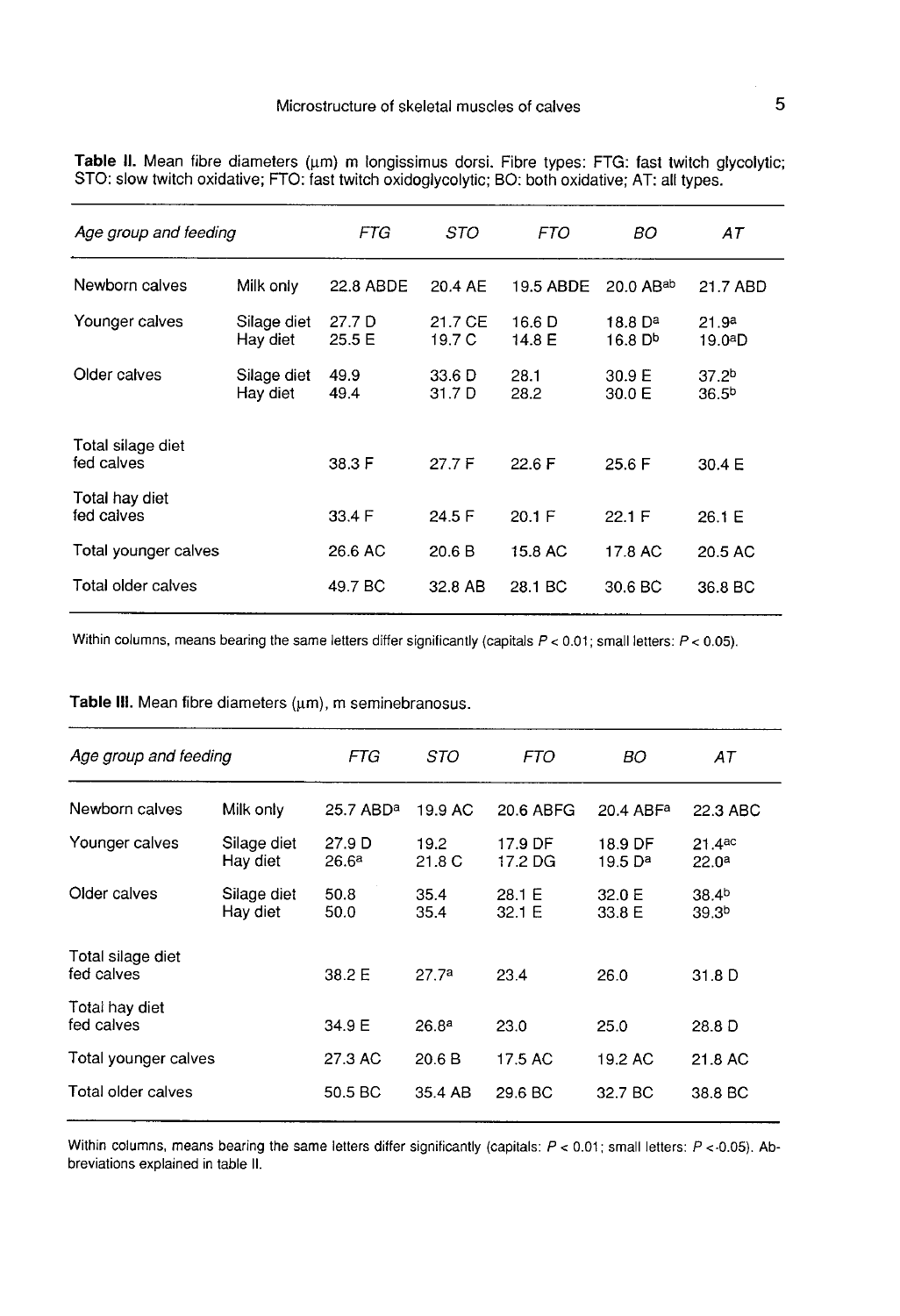| Age group and feeding           |                         | FTG              | STO               | <i>FTO</i>         | BO               | АT               |
|---------------------------------|-------------------------|------------------|-------------------|--------------------|------------------|------------------|
| Newborn calves                  | Milk only               | 24.9 ABDE        | 20.0 ABEF         | 20.6 ABFG          | 20.1 AB          | 21.6 AB          |
| Younger calves                  | Silage diet<br>Hay diet | 26.8 D<br>26.7 E | 21.5 E<br>21.5 F  | 18.5 DF<br>17.8 DG | 20.1 D<br>19.5 D | 22.0 D<br>21.8 D |
| Older calves                    | Silage diet<br>Hay diet | 54.7<br>53.9     | 39.7 D<br>37.5 D  | 32.8 E<br>30.8 E   | 36.6 E<br>34.0 E | 42.9 E<br>40.5 E |
| Total silage diet<br>fed calves |                         | 39.5 F           | 30.6 <sub>G</sub> | 26.4 H             | 29.1 F           | 32.9 F           |
| Total hay diet<br>fed calves    |                         | 36.3 F           | 27.2 <sub>G</sub> | 23.3H              | 25.6 F           | 29.6 F           |
| Total younger calves            |                         | 26.8 AC          | 21.5 AC           | 18.2 AC            | 19.8 AC          | 21.9 AC          |
| Total older calves              |                         | 54.4 BC          | 38.9 BC           | 32.1 BC            | 35.7 BC          | 42.0 BC          |

Table IV. Mean fibre diameters (um), m semitendinosus.

Within columns, means bearing the same letters differ significantly (capitals:  $P < 0.01$ . Abbreviations explained in table II.

a linear regression analysis was made to examine the relationship between the 2 variables mentioned (tables V, VI). A marked positive and highly significant relationship was found for LW gains and diameters of all fibres in LD muscle. For the remaining 2 muscles the relationships were less clear. Nevertheless, the relationship between LW gains and fibre diameters seemed to be more pronounced after the withdrawal of milk from the diet (table V vs VI). The interrelationship between fibre diameter and LW gains was in all cases significantly affected by age, and in some cases also by feeding and an interaction between the 2 factors.

## Muscle pathologies

The rearing system applied was not found to induce any pathological changes in the muscle tissue of younger calves. Crosssections of fibres were polygonal. Fibres were closely adjacent to each other, with numerous nuclei beneath sarcolemma and were assembled in bundles separated by thin connective tissue.

In 2 older SD fed calves, some tiny dystrophic fibres were observed. Darkerstained fibres also occurred, with an elliptical cross-section, or wider inter-fibre spaces.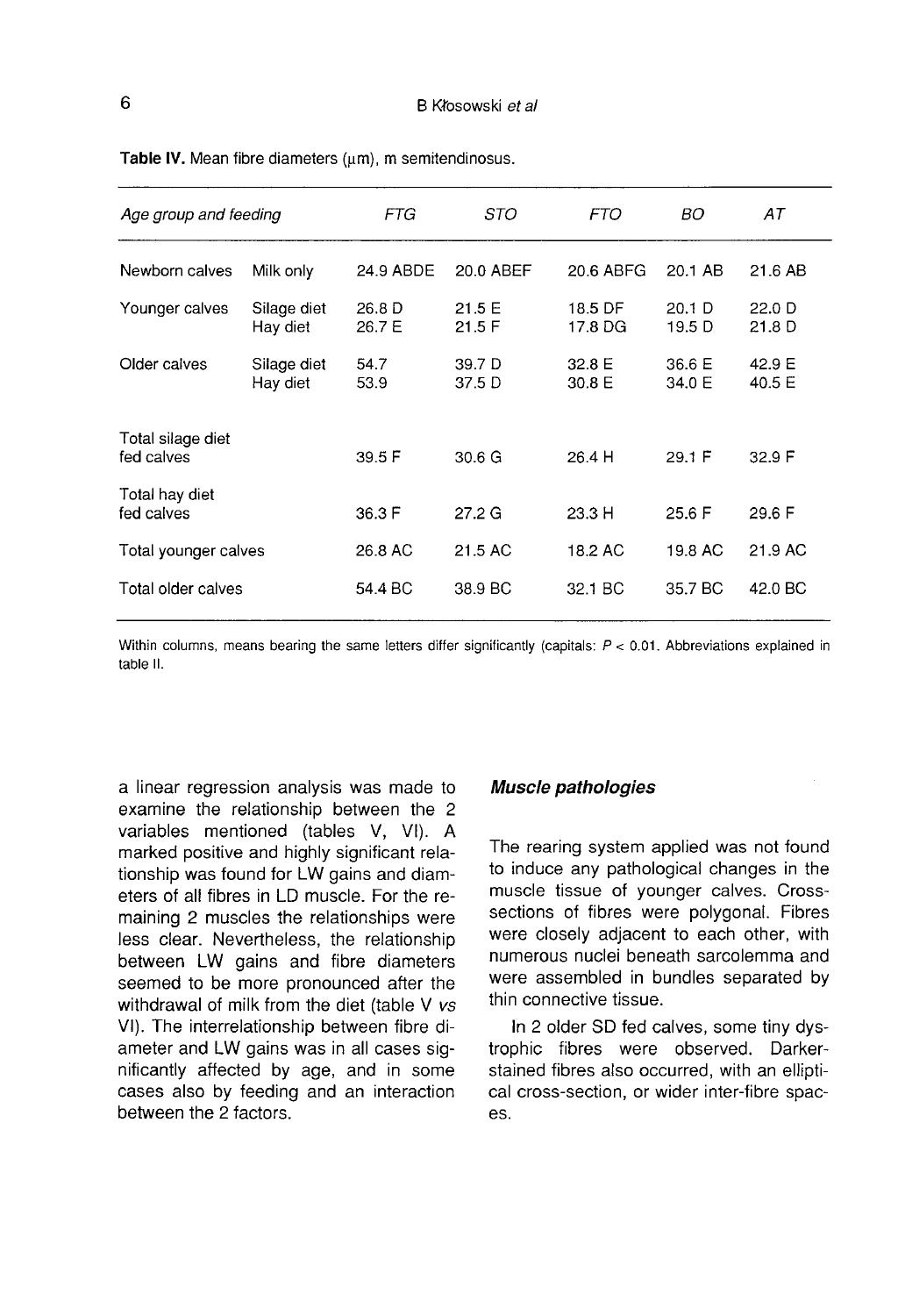| <i>Muscle</i> | Fibre                    | Regression<br>coefficient | Regression equation<br>(given only when    | Effect on the relationship between<br>fibre diameter and LW gains of: |                |                               |  |
|---------------|--------------------------|---------------------------|--------------------------------------------|-----------------------------------------------------------------------|----------------|-------------------------------|--|
|               |                          |                           | regression coefficient<br>was significant) | Age<br>(A)                                                            | Feeding<br>(F) | Interaction<br>$(A \times F)$ |  |
| LD            | FTG.                     | 7.5xx                     | $y = 38.01 + 7.5(x - 0.586)$               | XX                                                                    | NS.            | x                             |  |
|               | <b>STO</b><br><b>FTO</b> | 12.3 $xx$                 | $y = 26.59 + 12.3 (x - 0.596)$             | XX                                                                    | ΝS             | NS.                           |  |
|               |                          | 11.5 $xx$                 | $v = 21.97 + 11.5(x - 0.592)$              | XX                                                                    | NS.            | x                             |  |
|               | BO                       | $10.2$ $xx$               | $v = 24.20 + 10.2 (x - 0.599)$             | ХX                                                                    | ΝS             | ΝS                            |  |
|               | AT                       | 8.5xx                     | $v = 28.72 + 8.5(x - 0.600)$               | ХX                                                                    | x              | ХX                            |  |
| <b>SM</b>     | <b>FTG</b>               | 0.3 NS                    |                                            | ХX                                                                    | x              | ΝS                            |  |
|               | <b>STO</b>               | 5.8xx                     | $y = 28.02 + 5.8 (x - 0.587)$              | XX                                                                    | ΝS             | XX                            |  |
|               | <b>FTO</b>               | 5.8xx                     | $v = 23.80 + 5.8 (x - 0.581)$              | XX                                                                    | XX             | xх                            |  |
|               | <b>BO</b>                | 0.5 <sub>N</sub>          |                                            | ХX                                                                    | ХX             | x                             |  |
|               | AT                       | 0.3 <sub>N</sub>          |                                            | XX                                                                    | x              | NS                            |  |
| SТ            | <b>FTG</b>               | 5.4xx                     | $y = 40.44 + 5.4 (x - 0.581)$              | XX                                                                    | <b>NS</b>      | NS                            |  |
|               | <b>STO</b>               | 2.3 NS                    |                                            | xх                                                                    | NS.            | XX                            |  |
|               | <b>FTO</b>               | 0.4 <sub>N</sub>          |                                            | XX                                                                    | x              | NS                            |  |
|               | BO.                      | 1.7 NS                    |                                            | XX.                                                                   | XX.            | ХX                            |  |
|               | AT                       | 1.9 NS                    |                                            | xх                                                                    | xх             | xх                            |  |

Table V. Relationship between fibre diameter  $(y, \mu m)$  and daily gains of calves  $(x, kg)$  as calculated for the period from 14 days of age to slaughter.

x: significant at  $P < 0.05$ ; xx: significant at  $P < 0.01$ ; NS: non significant. Abbreviations explained in table II.

## **DISCUSSION**

Muscle fibre diameters were affected by both feeding system and calves age, particularly for fibres with glycolytic metabolic capacity (FTG). FTG diameter evidently increased with age.

The changes observed in fibre diameters were found to be related not only to age and (or) feeding, but also to individual muscles. This could be attributed to the various functions of muscles and their nonidentical growth pattern (Richmond and Berg, 1982).

Mean fibre diameters in LD muscle of newborn calves were similar to those reported by Wegner (1983) and Kłosowski

and Kłosowski (1988). However, fibre diameters in LD and SD of younger, ie 3month-old calves (feeding systems pooled) were found to be markedly smaller than those reported by Kfosowski and Kfosowska (1987, 1988) for calves of a similar age. Again, mean fibre diameter of older animals, ie 10-month-old calves (feeding systems pooled) were smaller than those quoted by Wegner (1983) and Kfosowski and Kłosowska (1988), who reported 49.4 and 47.6 um, respectively. Thinner fibres in both younger and older animals, appearing simultaneously with "normal" fibres in newborn calves, could result from the lowconcentrate feeding (1 kg daily) maintained up to the 10th month of life. This was reflected in relatively low daily LW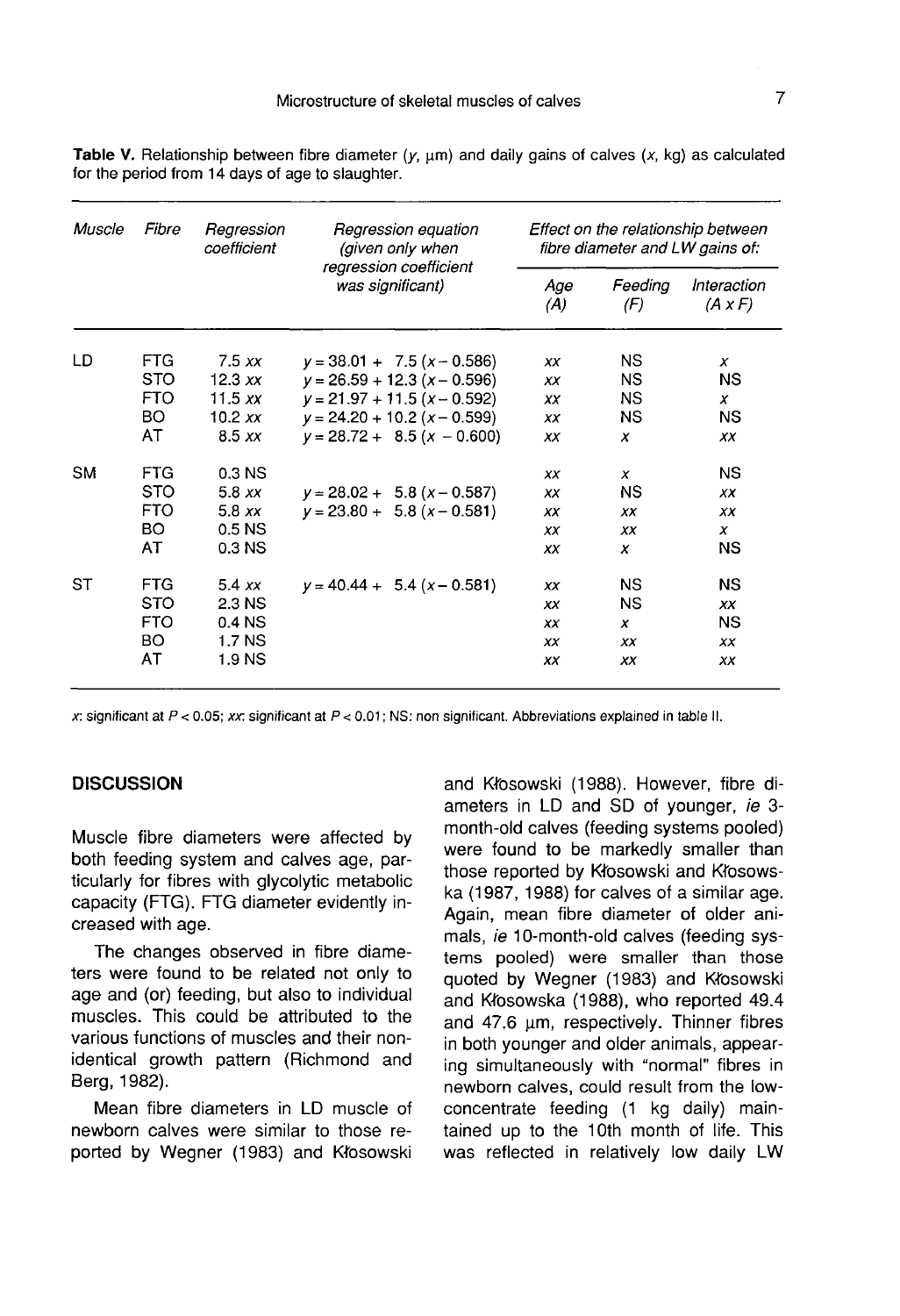| Muscle Fibre |                                            | Regression<br>coefficient | Regression equation<br>(given only when | Effect on the relationship between<br>fibre diameter and LW gains of: |                                     |                  |  |
|--------------|--------------------------------------------|---------------------------|-----------------------------------------|-----------------------------------------------------------------------|-------------------------------------|------------------|--|
|              | regression coefficient<br>was significant) |                           | Age<br>(A)                              | (F)                                                                   | Feeding Interaction<br>$A \times F$ |                  |  |
| LD           | FTG.                                       | $10.2$ xx                 | $y = 38.00 + 10.2 (x - 0.557)$          | XX                                                                    | NS.                                 | XX               |  |
|              | <b>STO</b>                                 | $10.3$ xx                 | $y = 26.63 + 10.3 (x - 0.566)$          | xх                                                                    | <b>XX</b>                           | NS.              |  |
|              | <b>FTO</b>                                 | $10.1$ xx                 | $y = 21.95 + 10.1$ (x - 0.558)          | XX                                                                    | NS.                                 | XX               |  |
|              | BO                                         | $8.1$ xx                  | $y = 24.17 + 8.1(x - 0.565)$            | ХX                                                                    | XX                                  | x                |  |
|              | AT                                         | $6.8$ xx                  | $v = 28.69 + 6.8 (x - 0.566)$           | XX                                                                    | XX                                  | ХX               |  |
| <b>SM</b>    | <b>FTG</b>                                 | 3.3 NS                    |                                         | XX                                                                    | <b>NS</b>                           | <b>NS</b>        |  |
|              | <b>STO</b>                                 | $4.3 \times x$            | $y = 27.99 + 4.3(x - 0.557)$            | XX                                                                    | XX                                  | ХX               |  |
|              | <b>FTO</b>                                 | $7.9$ xx                  | $y = 23.80 + 7.9(x - 0.551)$            | XX                                                                    | XX                                  | XX               |  |
|              | BO.                                        | 2.1 NS                    |                                         | XX                                                                    | XX.                                 | $\boldsymbol{x}$ |  |
|              | AT                                         | 2.0 NS                    |                                         | XX                                                                    | ХX                                  | <b>NS</b>        |  |
| SТ           | <b>FTG</b>                                 | $13.3 \text{ xx}$         | $y = 40.35 + 13.3 (x - 0.556)$          | XX                                                                    | x                                   | <b>NS</b>        |  |
|              | <b>STO</b>                                 | 4.0 x                     | $y = 30.04 + 4.0 (x - 0.553)$           | <b>XX</b>                                                             | x                                   | XX               |  |
|              | <b>FTO</b>                                 | 2.4 NS                    |                                         | ХX                                                                    | $\boldsymbol{x}$                    | NS               |  |
|              | BO.                                        | 3.3 NS                    |                                         | ХX                                                                    | ХX                                  | ХX               |  |
|              | AT                                         | 4.4 xx                    | $y = 31.79 + 4.4(x - 0.562)$            | ХX                                                                    | ХX                                  | ХX               |  |

Table VI. Relationship between fibre diameter  $(y, \mu m)$  and daily gains of calves  $(x, kg)$  as calculated for the period from 42 days of age to slaughter.

x: significant at  $P < 0.05$ , xx: significant at  $P < 0.01$ ; NS: non significant. Abbreviations explained in table II.

gains in all calves used. SD fed animals (pooled younger and older animals), which consumed more nutrients per day and had higher weight gains, simultaneously had thicker muscle fibres. On the other hand, Moody et al (1970) working on growing sheep, reported age and body weight at slaughter to be the factors affecting muscle fibre diameter, while LW gains were found to have no statistically confirmed effect.

Relationship between the fibre diameters and LW gains was confirmed by the positive and significant coefficients of regression, more pronounced in LD muscle (tables V, VI). Thus, the differences in fibre diameters between SD and HD calves should be attributed to their different growth rates, arising obviously from a different intake of nutrients (table I). However, this does not seem to exhaust the problem. Although both the younger and older SD fed calves consumed more DM and GE per day than did the HD fed animals, the older SD consumed simultaneously less CP and thus had a considerably lower CP/GE ratio. In all cases however, the fibre diameters were larger in the SD group. Moreover, the significant influence of the feeding system on the relationship between fibre diameter and LW gain in cases when the coefficient of regression was non-significant could be interpreted as resulting from some specific traits of the diet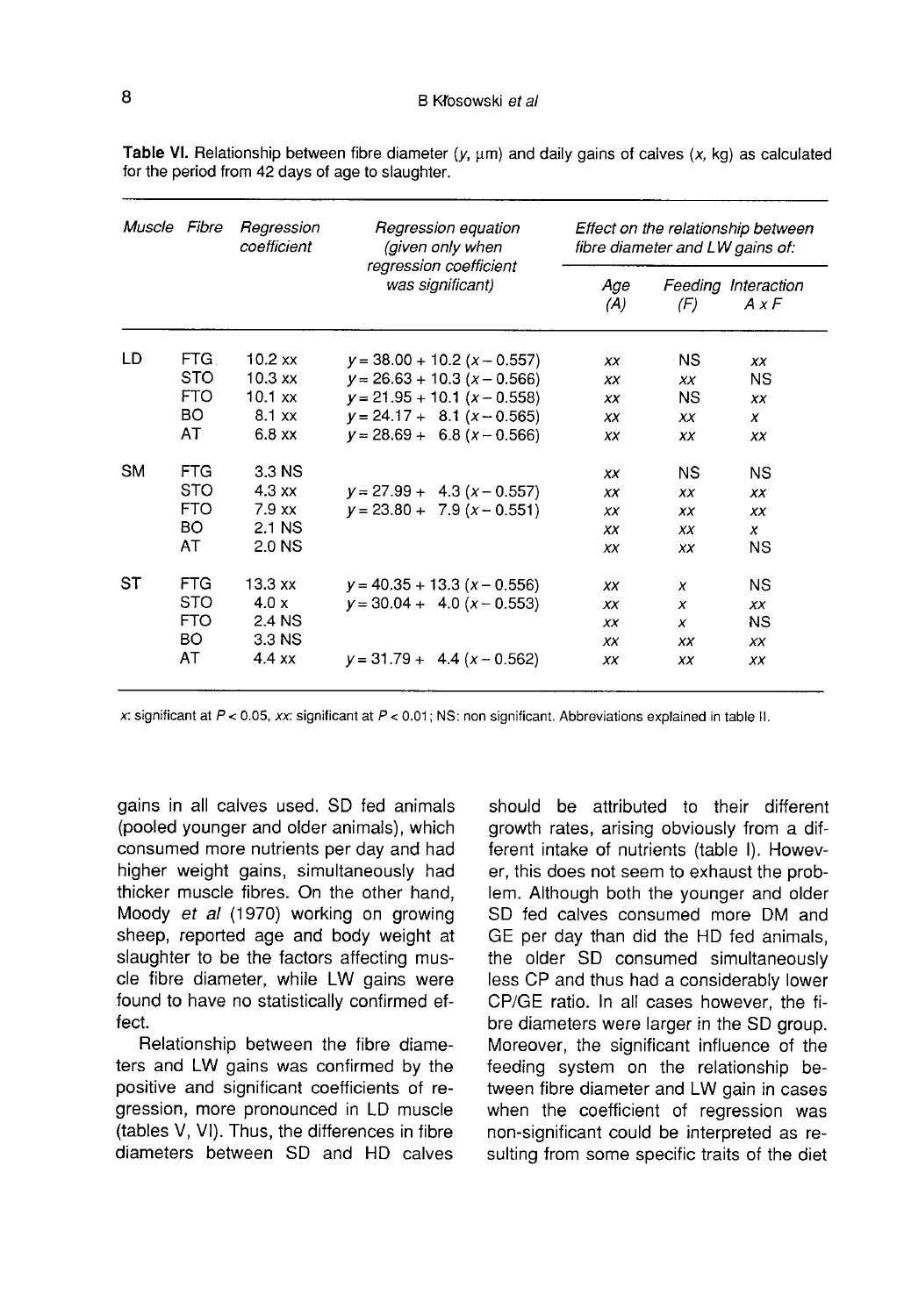and not only from the consumption of different quantities of nutrients.

The elliptical and darker stained fibres found in 2 older SD fed calves can be interpreted as being due to super-twitch, which is one of the first manifestations of nutritional myopathia resulting from vitamin E or Se deficiency (Goedegebuure, 1987). According to Pellegrini et al (1982) a longterm maize silage feeding of heifers could be responsible for certain pathologies in the muscle structure.

Under the applied nutritional regime (drastically limited concentrate, forage ad libitum) marked muscle fibre growth took place between the 3rd and 10th month of age. Virtually only the FTG fibres grew from the 2nd week to the 3rd month of life. In this study, rearing calves on a silagebased vs hay-based diet resulted in thicker muscle fibres, the respective differences being significant in LD and ST muscles for each type of fibre; in SM muscle the effect mentioned was not found to be significant either for FTO, or for BO (pooled STO and FTO fibres). Muscle tissue pathologies were found only in 2 out of 5, 10-month-old SD fed calves. This does not indicate any definite detrimental effect of the applied rearing and fattening system on calves' health.

As feeding cattle on silage-only diets is becoming increasingly popular throughout the world, the present study aimed at examining the possible effects of such nutritional regimes on the microstructure of skeletal muscles. The observed differences in muscle fibre growth between HD fed and SD fed animals may arise from differing DM, CP or GE consumption, different CP/GE ratio, or other factors which have not been specified in the present study. However, these differences primarily reflect the applied feeding regime and may be expected in given nutritional conditions. Thus the observed differences in

muscular microstructure are also directly connected with the rearing system applied. Results of the linear regression analysis show a close relationship between fibre diameters and LW gains as related to DM intake, but also suggest the possibility of some other specific influence of the diet. Further investigations appear necessary to clarify this point.

## ACKNOWLEDGMENTS

The authors wish to thank G Zieba and M Łukaszewicz for helpful advice with the statistical analyses.

## **REFERENCES**

- Bartholomew PW, McLauchlan W, Chestnutt DMB (1981) Effect of unwilted silages and hay, supplemented with different amounts of concentrate, on live-weight gain of calves. Anim Prod 32, 307-313
- Beerwinkle DL, Marchello JA, Dryden FD (1979) Histopathological and histochemical characteristics of longissimus and semitendinosus muscles of feedlot and range steers: Abstr 71st ASAS Annu Meet. J Anim Sci 49, suppl 1, 212
- Bidwell-Porgbska K, Piotrowski J, Baranowski A, Krzyzewski J (1987) Nutrient intake, weight gains and certain observations on rumen development in young calves reared on grass silage based diet. Anim Sci Pap Rep 2, 61-76
- Brooke MH (1970) Some comments on neural influence on the two histochemical types of muscle fibres. In: The Physiology and Biochemistry of Muscle as a Food (Briskey EJ, Cassens RG, Marsh BB, eds) The University of Winsconsin Press, Madison, Milwaukee, vol 2, p 131
- Chapple DG (1985) Feeding young calves on silage-only diets. Grass Forage Sci 40, 237-238
- Dubowitz V, Brooke MH, Neville HE (1973) Muscle Biopsy: A Modem Approach. WB Saunders Co Ltd, London